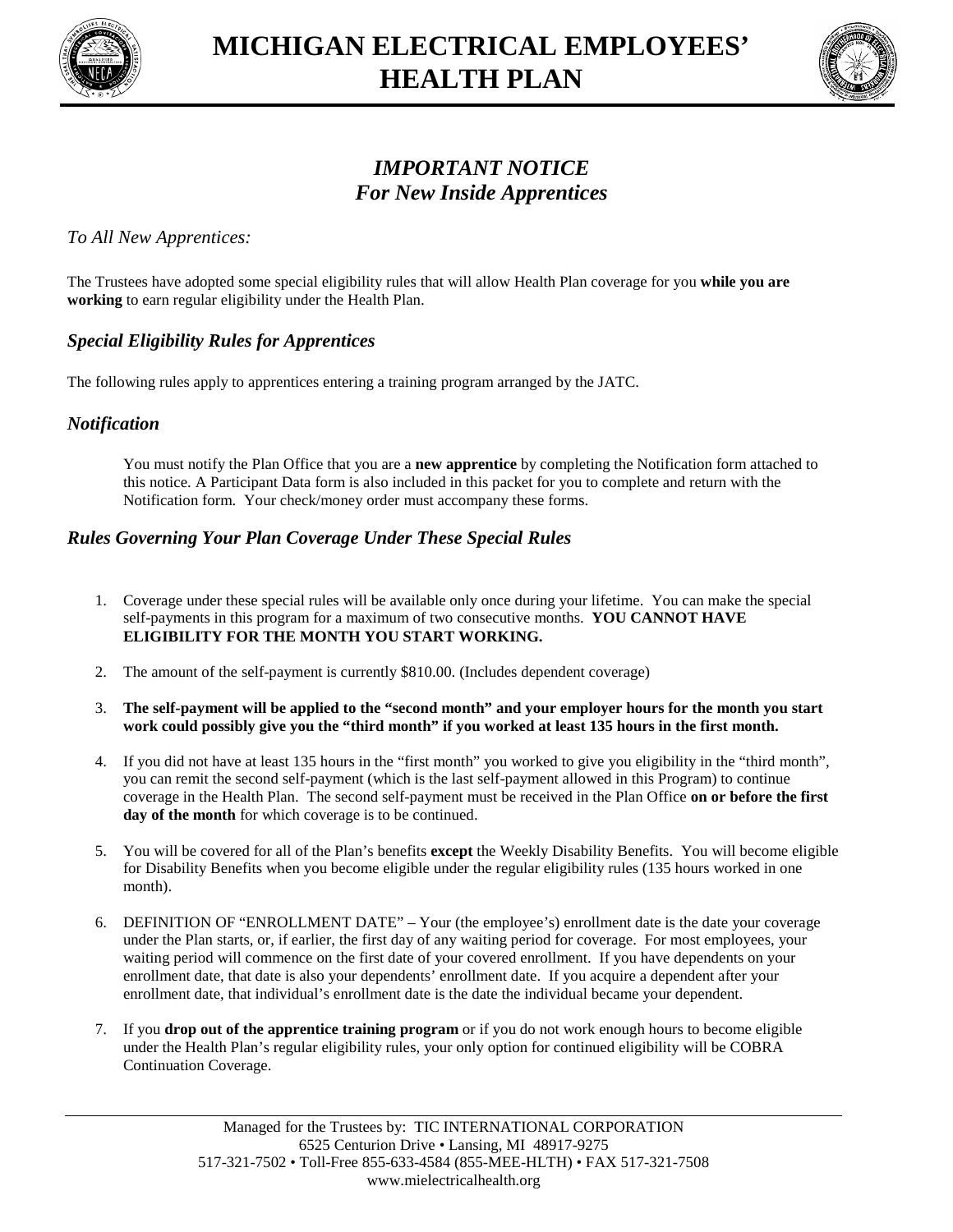

# **MICHIGAN ELECTRICAL EMPLOYEES' HEALTH PLAN**



## *When You Become Eligible Under the Regular Initial Eligibility Rules*

The purpose of these special rules is to provide coverage for you or for you and your family while you are an apprentice and working to ear regular eligibility under the Plan. The regular Eligibility rules are explained in your Summary Plan Description benefit booklet. **Once you become eligible for Plan coverage under the regular Initial Eligibility rules, the same Continuing Eligibility rules and all other eligibility rules will apply to you the same as for all other employees.**

*If you have any questions about these special eligibility rules, contact the Plan Office. If you have any questions about the regular Initial and Continuing Eligibility rules, read the Eligibility section in your Summary Plan Description benefit book. If you still have questions after that, contact the Plan Office.*

> Summary of Material Modifications EIN: 38-2106878 PN: 501 June 2008